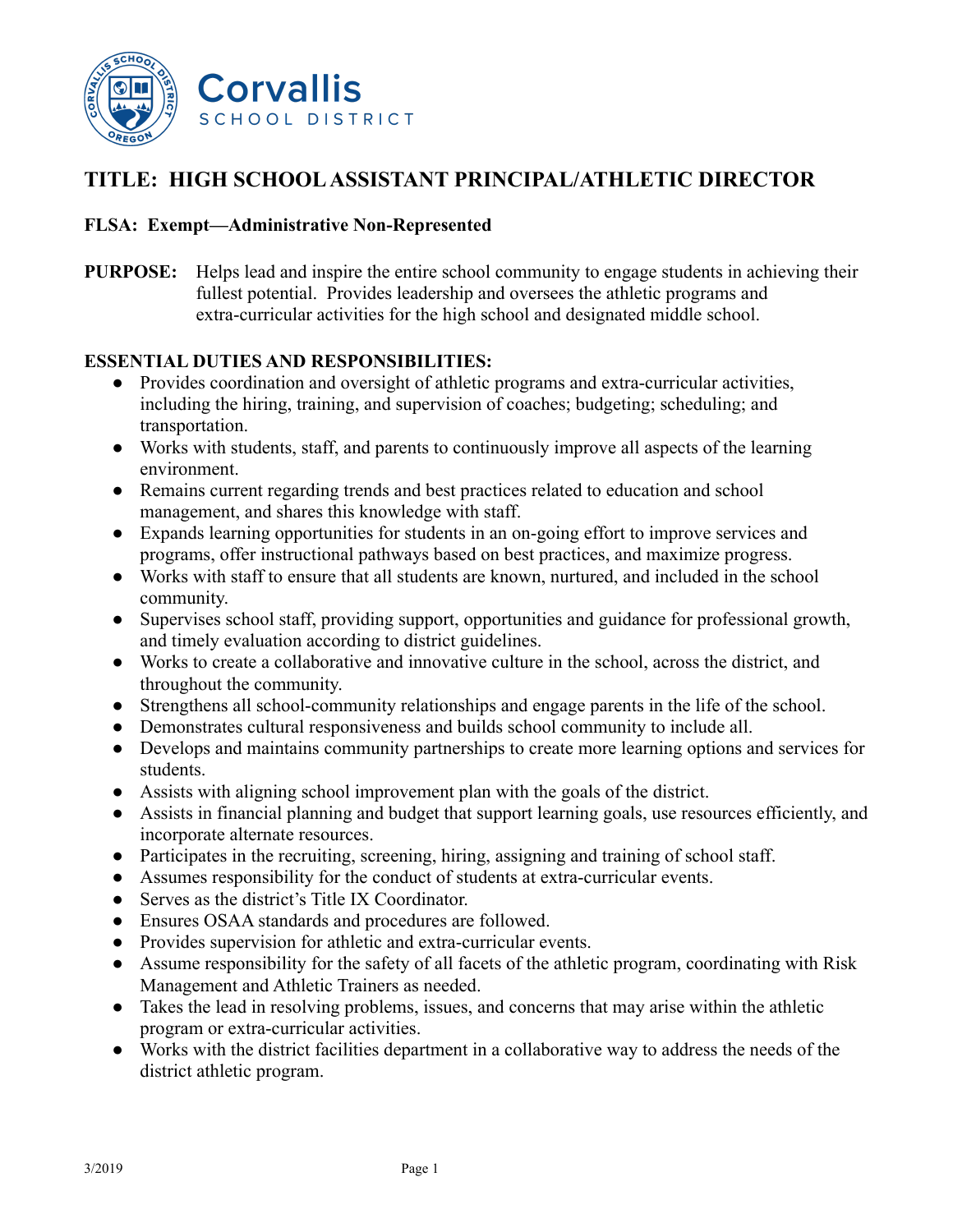

**Corvallis** SCHOOL DISTRICT

- Participates in district leadership, including developing and implementing the district vision, participating in the district budget process, and communicating with district about school activities.
- Interprets, explains, and applies district state and federal laws, guidelines, policies and procedures for staff, students, parents and others in a timely and accurate manner.
- Other duties as assigned.

## **GENERAL PERFORMANCE REQUIREMENTS:**

- Perform duties in a courteous and efficient manner that builds the confidence of staff, students, and the public in the Corvallis School District and enhances learning.
- Observe laws, district policies and procedures, and professional standards for the position.
- Establish and maintain effective working relationships with school personnel, parents, students and the public; work collaboratively as a team member.
- Maintain regular attendance at work and work activities and is punctual in meeting deadlines, attending meetings, and following schedule.
- Carry out work responsibilities with strong organizational skills effectively under pressure of deadlines, difficult situations, interruptions, and new or emergency conditions.
- Respect confidential information and the privacy of students, staff, and parents.
- Support students and staff in the district's career-related learning standards to encourage the development of independent work skills through career exploration and community involvement.
- Develop job skills necessary to meet changes in the position.
- Maintain personal appearance and hygiene appropriate to the position as defined by the district.
- Meet applicable district physical ability/health and safety guidelines for the position.

**QUALIFICATIONS:** To perform this job successfully, an individual must be able to perform each essential duty satisfactorily. The requirements listed below are representative of the knowledge, skill and/or ability required. Reasonable accommodations may be made to enable individuals with disabilities to perform the essential functions.

The training and supervisory responsibilities of this position requires the ability to direct, guide, influence, and motivate others. The high visibility of this position demands superior communication and human relation skills.

- Current Oregon Administrative License.
- Record of education positions with increasing responsibility.
- Teaching experience, prefer high school experience.
- Previous coaching experience preferred.
- Knowledge of OSAA rules and regulations and Title IX requirements.
- Experience with curriculum development, staff development for best instructional practice, and use of student assessment data to drive instructional decisions and school improvement.
- Clear understanding of federal and state programs and education requirements such as: graduation requirements, special education, and CTE.
- Experience presenting to adults.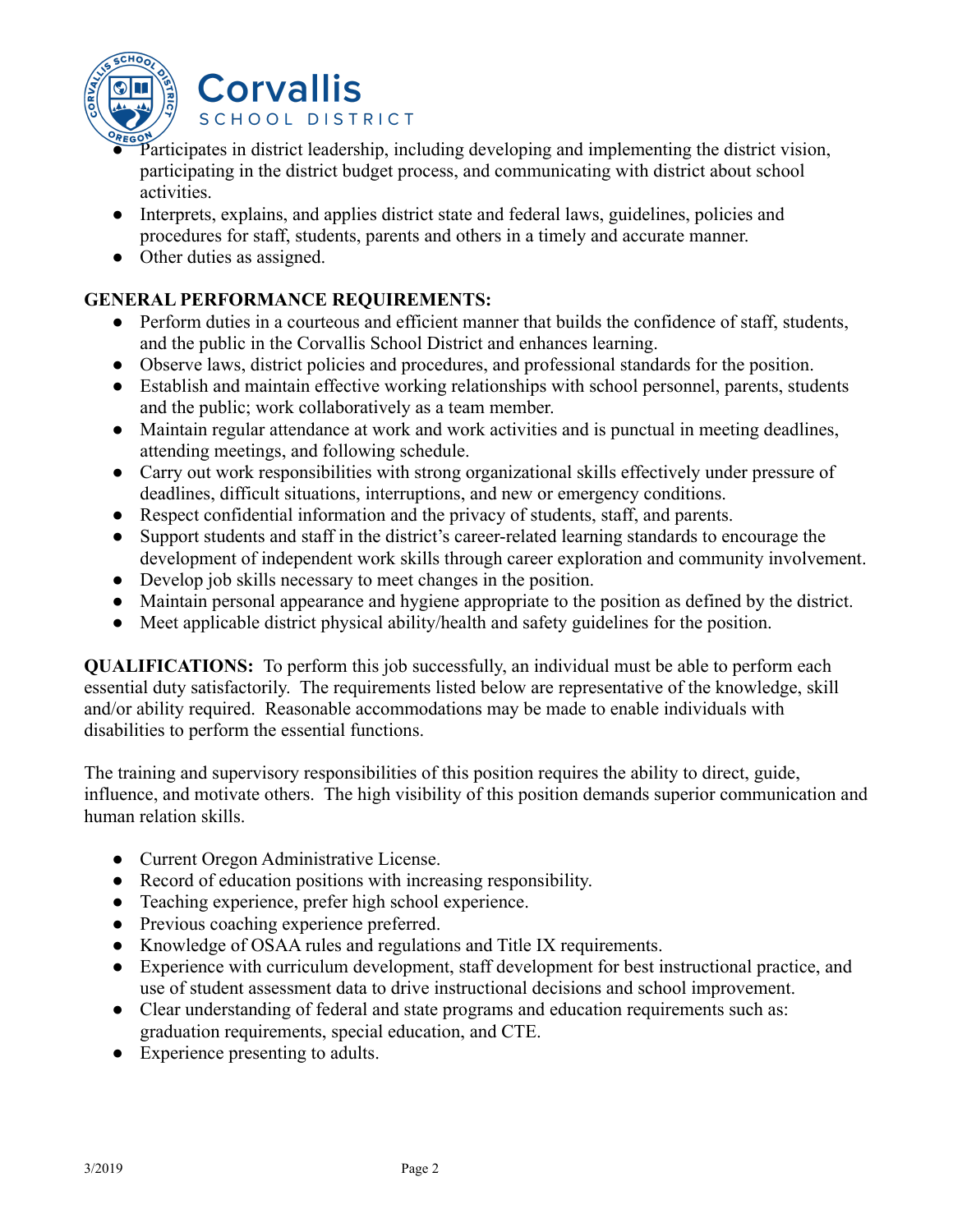

# **Corvallis**

 $SO(1,0) \cup SU(2) \cup SU(2) \cup SU(2) \cup SU(2) \cup SU(2) \cup SU(2) \cup SU(2) \cup SU(2) \cup SU(2) \cup SU(2) \cup U(2) \cup U(2) \cup U(2) \cup U(2) \cup U(2) \cup U(2) \cup U(2) \cup U(2) \cup U(2) \cup U(2) \cup U(2) \cup U(2) \cup U(2) \cup U(2) \cup U(2) \cup U(2) \cup U(2) \cup U(2) \cup U(2) \cup U(2) \cup U(2) \cup U(2) \cup U(2) \cup U(2) \cup U(2) \cup U($ 

- Demonstrated ability to work under pressure, under tight deadlines using own initiative while maintaining a positive and enthusiastic attitude.
- Demonstrated ability to take a proactive approach to problem solving.
- Demonstrated ability in assisting in program evaluation. Includes gathering and analyzing data and development and implementation of improvement plans.
- Evidence of high-level interpersonal skills demonstrating the ability to work effectively with diverse groups of people.
- Excellent written and oral communication skills. Demonstrated ability to communicate successfully in a variety of settings, including small and large groups.
- Knowledge and experience with programs that support learning among students of diverse ethnic and cultural backgrounds.
- Remain current regarding laws, policies, trends and best practices related to education in general and special education programs and ability to share this knowledge with staff on a regular basis.
- Ability to travel among district facilities as needed; if driving, the ability to meet district driving standards.

**PHYSICAL DEMANDS:** The physical demands described here are representative of those that must be met by an employee to successfully perform the essentials functions of this job. Reasonable accommodations may be made to enable individuals with disabilities to perform the functions, duties, and responsibilities of the job.

Specific vision abilities required by this job include close vision, distance vision, peripheral vision, depth perception, and the ability to adjust focus. While performing the duties of this job, the employee is:

- Regularly required to stand or walk (occasionally on an uneven surface.
- Regularly required to sit for extended periods of time.
- Regularly required to talk and hear.
- Regularly required to use hands to finger, handle, or feel objects, tools, or controls.
- Regularly required to lift, move, or carry up to 25 pounds.
- Frequently required to reach with hands and arms, stoop.
- Occasionally required to travel within and outside of the district.
- Occasionally required to kneel or crouch.
- Occasionally required to lift and/or move up to 40 pounds.

While performing the duties of the position, the employee works with standard office and/or instructional equipment with moving mechanical parts.